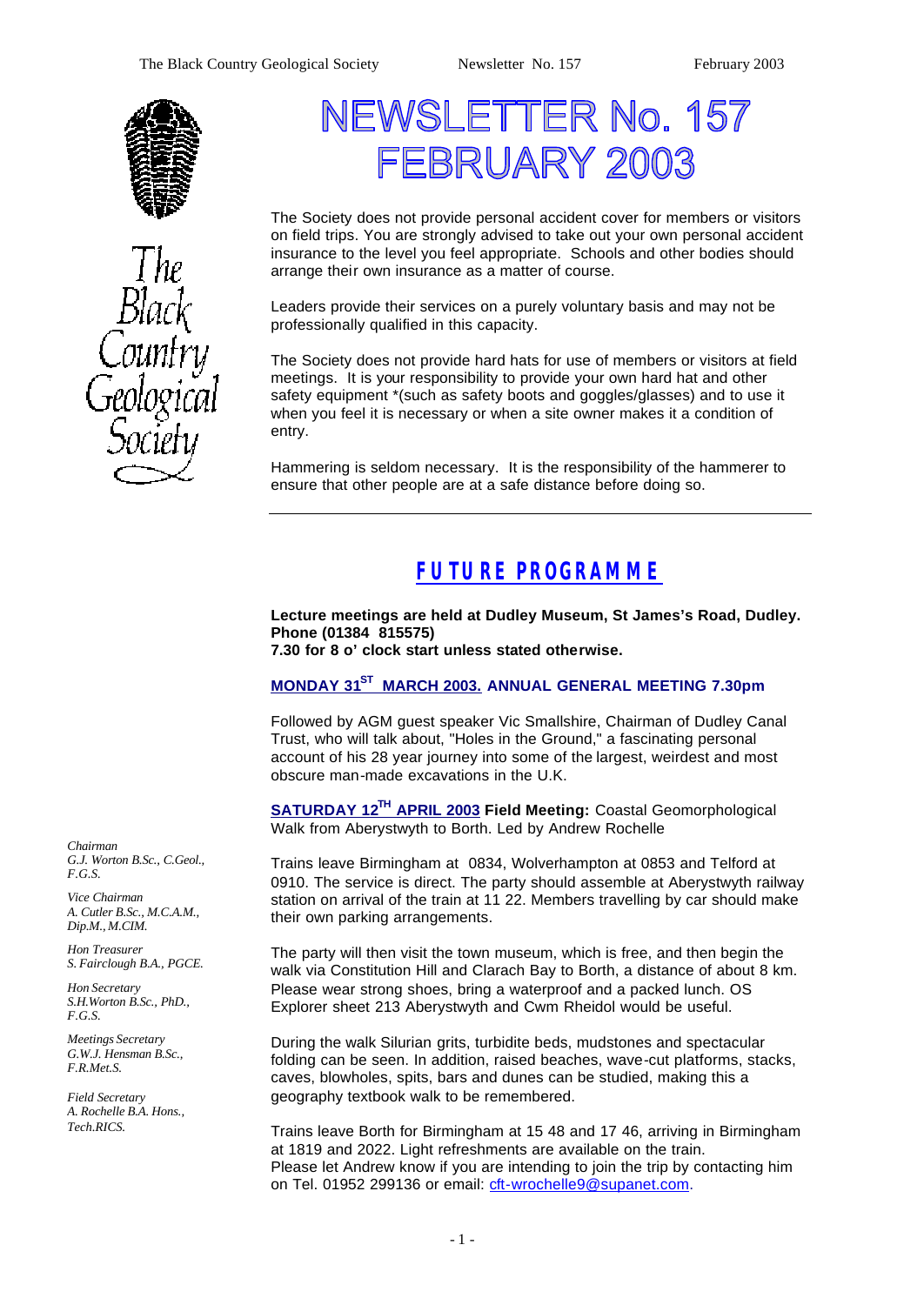**MONDAY 28th APRIL 2003.** Lecture: Adrian Collings and Tom Lawson "The Birmingham Northern Relief Road"

The talk will explain and illustrate how the design of the new motorway was affected by the geology found along the route. They have some fascinating photographs, both aerial and ground, of the new exposures along this controversial Motorway.

#### **MONDAY 19TH MAY 2003** Lecture; Dr. Tony Waltham "Kamchatka Volcanoes"

Above a very active part of the Pacific subduction zone, the Kamchatka volcanoes have long been impossible to visit as they were in a military restricted area of Russia's far east. The more accessible sites around Petropavlovsk include two dangerously explosive andesite cones, the Strombolian activity of Karimsky, the Valley of Geysirs, a cratered basaltic shield and the splendid geothermal activity inside the Mutnovsky caldera. Worth a visit and/or a look!

Dr. Waltham is a Senior lecturer in Engineering Geology at Nottingham Trent University, and author of various books. He delights in travelling to distant "spectaculars", and for many years used cave exploration as an excuse. He now travels less energetically - mainly to volcanoes or mountain regions.

**SATURDAY 28TH JUNE 2003** Field Trip: A Day Trip to Ludlow. Led by Mike Williams.

A day in Ludlow can be a wonderful day out. The castle, the architecture, pubs, shops and fossils makes this venue a great regional attraction.

We will meet at the new library and museum at 11 00 am. There is parking. A visit to the newly refurbished museum and study of the fossil collection will then follow. After lunch there will be a riverside walk, following a marked geological trail. Fossils can be observed in situ. No hammers please.

Please wear strong shoes and bring a waterproof.

**SEPTEMBER 2003 – date to be confirmed** Field Trip: Wrens Nest Re-visited. Led by Graham **Worton** 

This is a preliminary notice of a visit to The Wrens Nest lead by Graham Worton for a date to be arranged in September.

See and have described the unique characteristics of this very special site. Hear about the great collapse of 2002 and plans for the future of the area.

Graham has a special expertise and interest in the area and will appraise the party of future plans for development of education and visitor attractions.

**SUNDAY 28TH SEPTEMBER 2003** Field Trip: Trevor Rocks – Llangollen, North Wales - a joint meeting with the Mid Wales Geology Club. Led by Tony Thorp.

Limestone exposures with fossils.

Meet at 11 00 am at OS ref SJ234 432. Turn right by a phone box and pub on the main road at SJ 242 424 and continue uphill to a very tight turn at SJ232 432 and in 100 m there is a parking place for a few cars. If you reach the double hair pin you have gone too far. The alternative access is via Castel Dinas Bran.

While in the area why not visit the world famous Pontcysyllte Aqueduct over the River Dee and the Chirk Aqueduct over the River Ceiriog.

Take a packed lunch and wear strong shoes.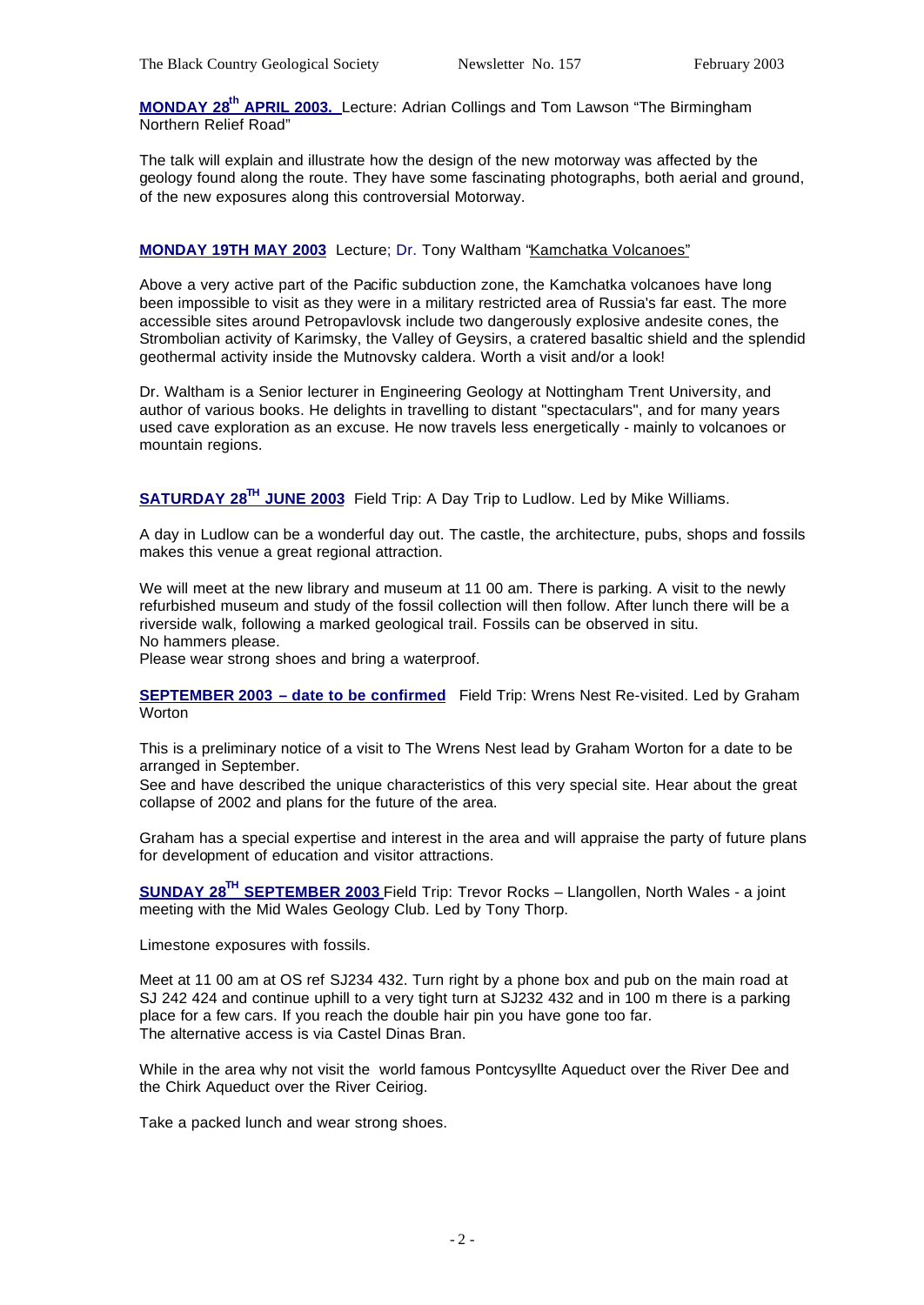# *EDITORIAL*

At our last committee meeting it was decided that it would be a good thing to actually record what we do at the committee meetings and the kinds of things that we discuss and to include this as a small report within the newsletters. In addition we will hold these meetings before some of the indoor meetings so that any member who would like to observe the inner workings of the society can do so. With this in mind you will see that below is a very brief account of the last committee meeting.

### *REPORTS*

#### **Evening lecture Monday 24th February 2003 Oil Exploration in 4 Dimensions. Robert Smallshire.**

Robert is a structural geologist working for Midland Valley Exploration in Glasgow , a company engaged in analysing geological data for companies such as oil and gas producers. Previously geological cross sections were created from field and borehole data when frequently structure at depth could only be estimated. Cross sections usually showed faults as being straight and little thought was given as to whether the strata would resolve correctly if the section was restored to the period before faulting occurred

As the understanding of strata at depth became more important for oil exploration Darlstrom realised from work in the Canadian Rockies that it was necessary to accurately resolve the sections to predict strata at depth. He said that for a section to be valid, the bed lengths of the layers should be the same before and after faulting ; and following on from this the volume of the beds should also be the same, with no material left over or created.

Robert used the Dura fault belt in the Western Alps as an example of how accurate resolving of cross sections could be achieved ; his experience of this area coming from a period of field mapping for his thesis . In this area there is a complex geology of normal faults , thrust faults and folding in limestone and shale overlying the basement and once restored the final cross section shows a shallow continental shelf. Robert showed us various attempts at cross sections of the Ratz anticline using surface mapping and borehole data ; each hypothesis was tested to find potential problems until the most likely one was tested in the field to see if its predictions were proved. At the end of this process one theoretical cross section was produced which fitted the data and resolved well ; this then showed a very complex geology.

We were then given a further example of these techniques as used in the oil fields of the North Sea where field mapping data is clearly absent and borehole data is expensive and limited. Seismic surveys provide most of the information with computers producing interpretations (given some human intervention ) . Examples of seismic charts and hypothetical sections were given before the final section was produced. We were then shown the series of restorations of this section period by period. 3D models have also been developed using similar techniques allowing calculations for volume conservation. The cost benefits for the oil industry of getting these calculations right were clear.

At the end of the lecture Robert gave a final example of these techniques as used in a gas reservoir within fractured rock strata in the Tarija basin of Argentina. Strain mapping was used to establish the likely pattern of rock fractures caused by movement and folding of the reservoir rocks and to discover if the fractures were interconnected allowing gas flow . Gas production was in fact poor, probably caused by the fractures closing reducing inter-connectivity ; this all going to prove that science can't always get it completely right !

All those present were thoroughly engaged by Robert's lecture and its accompanying Powerpoint photographs and graphics ; there followed a number of interesting questions with equally interesting answers. We were all very grateful to Robert taking time to visit, entertain and inform us.

Steven Hughes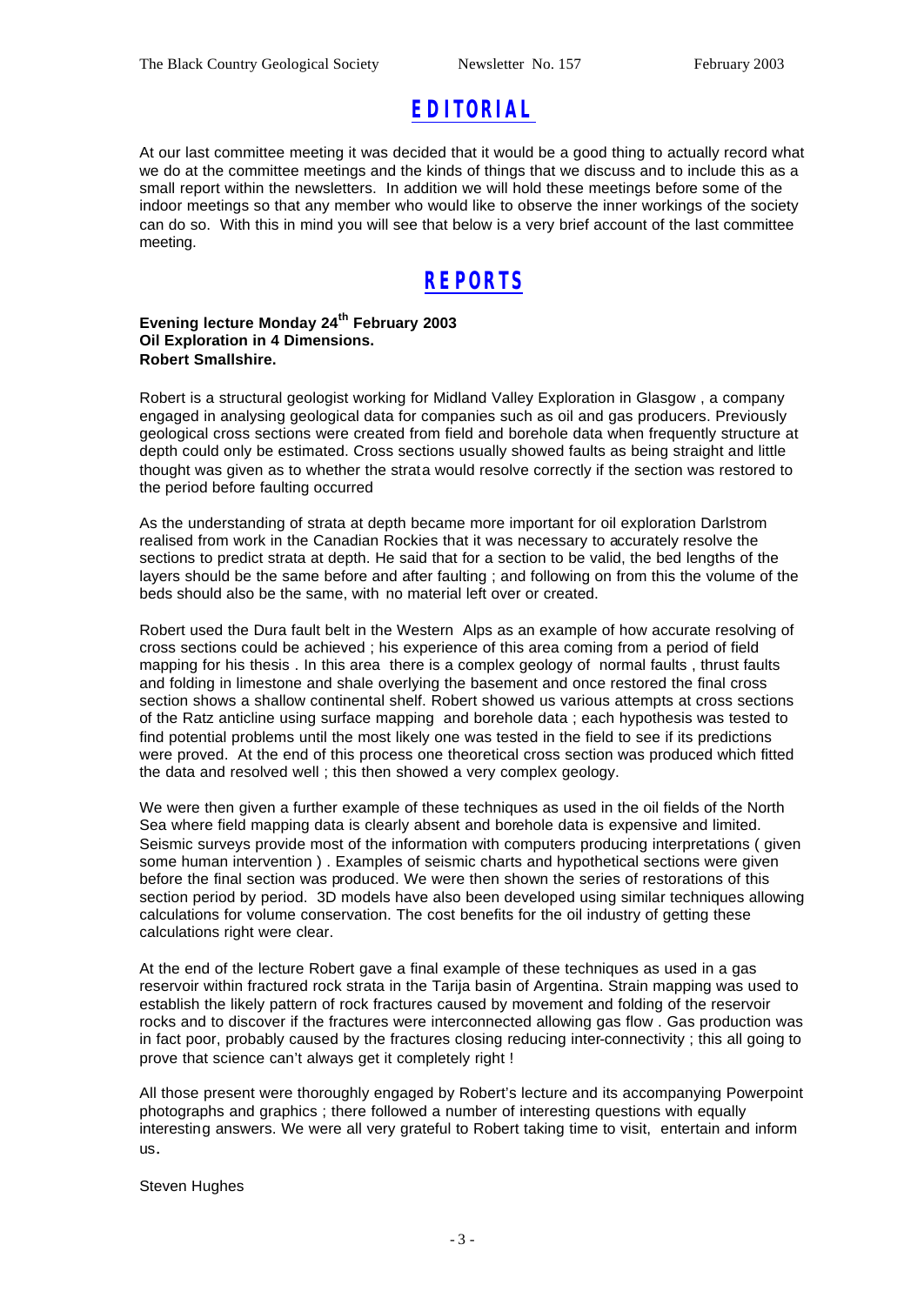# *CONSERVATION COLUMN*

### **Dudley Before Man**

Some time ago, and following the review of Dudley's important geological sites that Alan Cutler and I did for Dudley MBC, Alan began the drafting of a leaflet which could act as a geological motor tour of Dudley. It will be the first of its kind for Dudley and the Black Country and is both informative and very attractive in layout and style. This is now in second draft and subject to some further editing and the insertion of a few more nice photos should be in print in the next financial year.

### **Wrens Nest Update**

Believe it or not, it has been 18 months since the major collapses that occurred in the lower levels of the 7 sisters mines on the western side of the Reserve. In the period since the 'event' there has been a frenzied period of negotiations and emergency measures put in place by Dudley MBC to further prevent unauthorised access/trespass into this now extremely hazardous area of the mine. The work focussed on securing the surface mine entrances as an immediate safety measure and has been followed up by a very complex set of discussions



to design engineering measures that will stabilise and save as much of the mine complex as possible.

These engineering works themselves are two stage. The first stage relates to the creation of an alternative bat roost somewhere on the site and then a main stage of works at the & sisters themselves to stabilise the lower levels of the mine and secure the entrances which are such an important part of the heritage of the site and indeed the whole area. These entrances are the last remaining limestone mine entrances in the UK and are therefore the very last vestiges of that once great industry which was so significant in the building of the Black Country as an industrial region and initiating the industrial revolution which swept the world. The core design team for these works fully acknowledges this significance and will be making a rigorous analysis of traditional and novel methods to bring about the optimum solution to this heritage crisis.

At the present time the BCGS together with Dudley MBC officers, English Nature and English Heritage are working together with the mines agent, engineering consultants and contractors to ensure the best outcome to secure the long term future of the mines. Discussions to-date have led to a first stage of works that will create new exposures, rather than degrade existing ones and will provide, through careful logging and collecting at the sites of this work, new insights into the stratigraphy and palaeontology of this area of the reserve.

#### WORKING PARTY

At some point in the programme excavated materials will be available for picking over to collect a comprehensive suite of specimens for the museum. When it becomes clearer in the negotiations when this will be and what the rules are to permit this, I will call for a working party of BCGS members to help so that we are able to maximise the benefits from this work. So watch this space.

### **Dudley Museum Update**

#### *The Black Country Geology and Mining information Project update*

Several meetings have been held since the last newsletter and a trial GIS mining data set has been produced on Dudley MBC's GMIS system. This trial involves a layer within the data held by Dudley MBC which shows the general location of 31 mines or quarries, each of which has a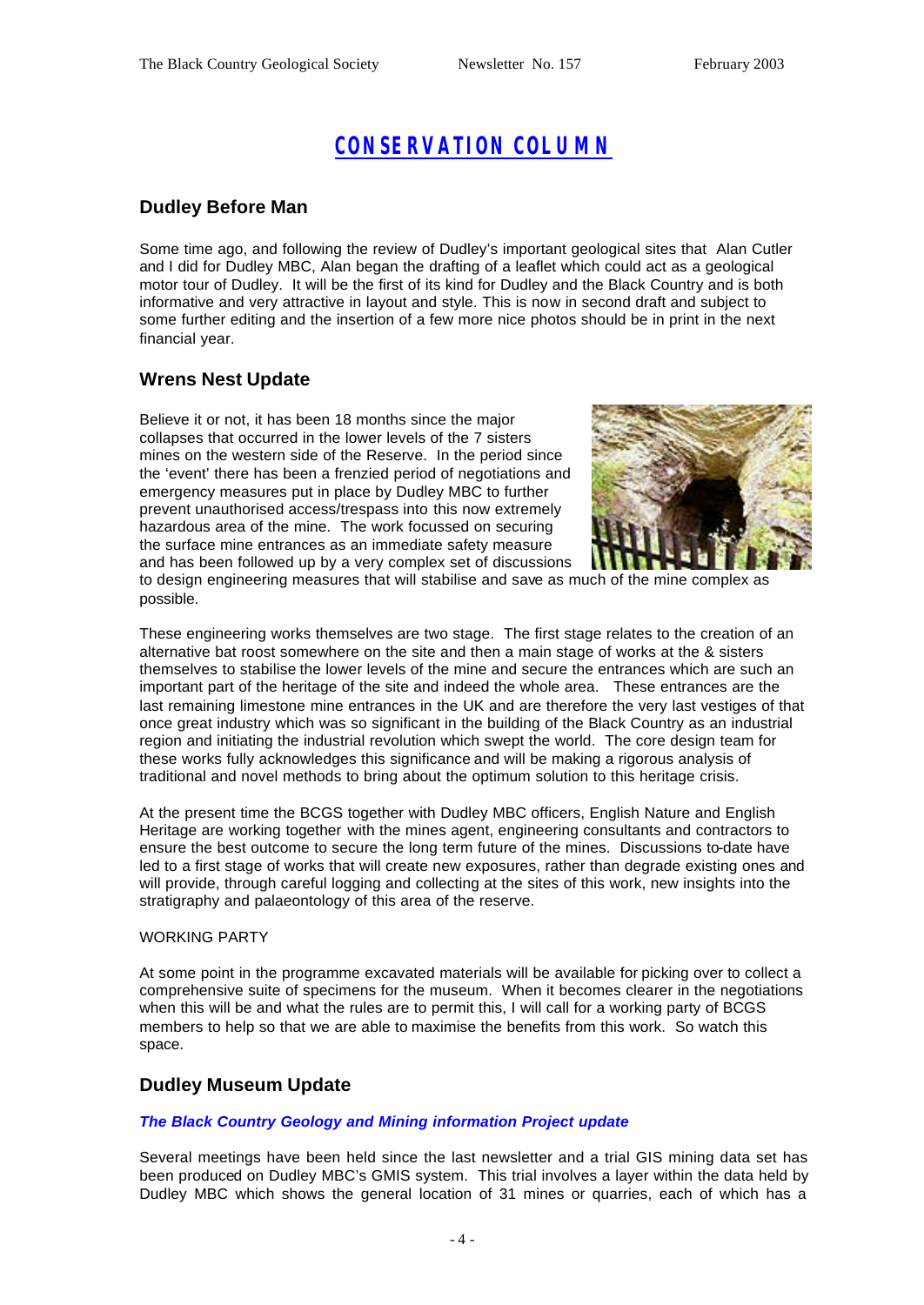simple description, a picture or other details associated with it. These points can be superimposed onto street plans or old editions of the OS, or digital geological maps, and aerial photographs held within the system. Each point can then be interrogated to yield its associated text and pictures.

This system is very much a test bed for people to see and comment on and will form the focus for a meeting of the core partners and educational specialists in early April when its usefulness and style will be evaluated.

There is a long way to go on this project before we know what will be the best way to go with it and what would be the most useful outcomes from it. If you have any thoughts I would love to hear them.

#### *The BCGS Collection update*

The BCGS collection is set to get its first future-looking bequest. Joy and Royston Duckworth have kindly suggested that they will bequeath their collection of rocks minerals and fossils to the Dudley Collections as part of the BCGS Collection. This simply means that at some point in the future, when Joy and Royston feel that the time is right they will formally donate to the collection. All that needs to be done now is for this overworked keeper of Geology to get his finger out of other pies for a while and to get the paperwork sorted. Many thanks to them for this initiative.

Don't forget if you do have any important samples from sites that no longer exist or simply want to make sure that the quality samples that you have find a caring home for the future then please consider adding them to the BCGS collection at the museum and get in touch.

Until next time…………Graham W

### *OTHER NEWS*

#### COMMITTEE MEETING HELD Monday 27 Jan 2003

The meeting was set to discuss the forthcoming AGM and the nominations for committee given the notice given by Sue Fairclough to step down as treasurer at the AGM. Sue was thanked for her service to the society over many years. The duties of the treasurer were reviewed and potential candidates were identified to take up this post. It was decided that we would hold committee meetings before some of the indoor meetings and invite the membership to observe and that a short paragraph of the business discussed should be put in the following newsletter. The production of the newsletter without a specific nominated person had essentially been falling on Graham's shoulders since Kate's departure as newsletter editor despite the best efforts to do this as an editorial team based at the museum where facilities are available. This had become increasingly difficult to do in terms of time needed to chase and write articles and this duty had to be delegated to a specific editor/s. Alf Cole and Bill Groves were identified as the individuals who following the Feb edition of the newsletter would take on this duty.

#### EARTHQUAKES

Reported in the local Press at the beginning of January 2003:

A short ceremony in the back garden of a house in Dudley will protect the area against future earthquakes. A Hindu holy man, Rajyogi Narendraji, performed the ritual in the garden by pouring water, charcoal and grit into a hole before burying a copper pot. His sister Kailasben Parikh said that this would prevent any more earthquakes - but if they did occur they would only be small ones. She said that in January 2001, the Indian city of Surat had an earthquake but her brother had saved the city by pressing his right toe on the earth thus inhibiting the tremor. Rajyogi Narendraji is also to visit London, Manchester and Leicester to save their populations from future earthquakes.

Gordon Hensman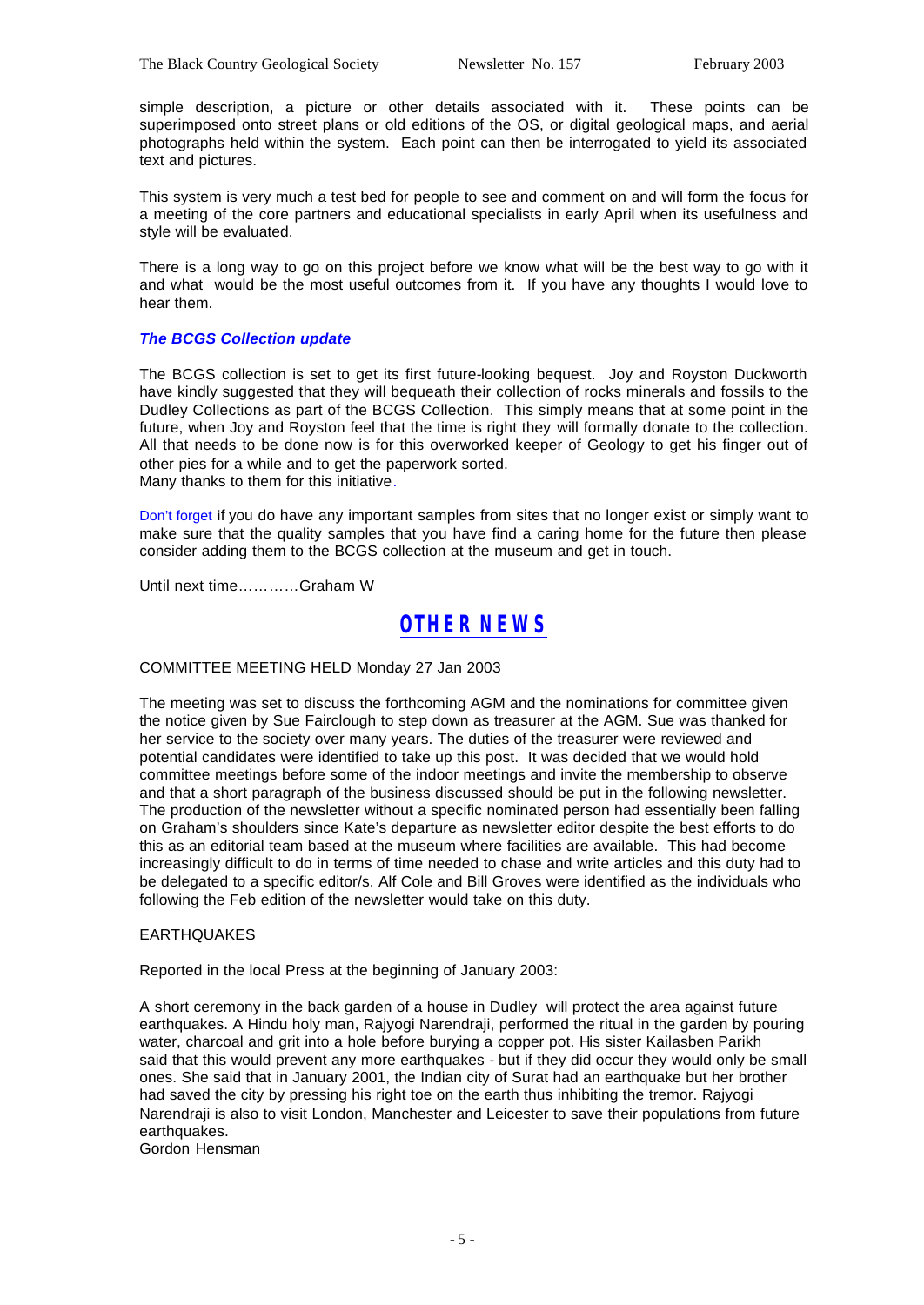It is with great sadness that we have to report on the tragic death of one of our new members. Kate Parker of Kingswinford died at the age of 22 years on the 20<sup>th</sup> February in a car crash while on holiday visiting her friend in Zimbabwe. For those of you who met Kate in her short time with us, you will remember her as a bubbly lovely girl who exuded enthusiasm for geology and was delighted to be part of the society and geological community in the Black Country.

She had returned to the Black Country last August to take up a position as an engineering geologist with Johnson Poole and Bloomer after getting her honours degree in Applied Geology from the university of Staffordshire, in Stoke. She joined the society at the Rock and Fossil Fair in September. Her funeral was held at St Marys church Kingswinford on the 7<sup>th of</sup> March and was very much a celebration of an extraordinary life. The church was packed with hundreds of people that Kate had touched in her slender years.



She will be greatly missed by all who had come to know her and our sympathy and very best wishes go to her family at this very difficult time.

# *CONTACT US*

Hon. Secretary: Sarah Worton 158 Oakham Road **Oldbury** B69 1QQ Tel 01384 235946

**BCGS Website now at www.bcgs.info**

Editorial Team Dudley Museum and Art Gallery 1 St James' Road Dudley DY1 1HU Tel 01384 815574 Or email: **graham.worton@dudley.gov.uk**